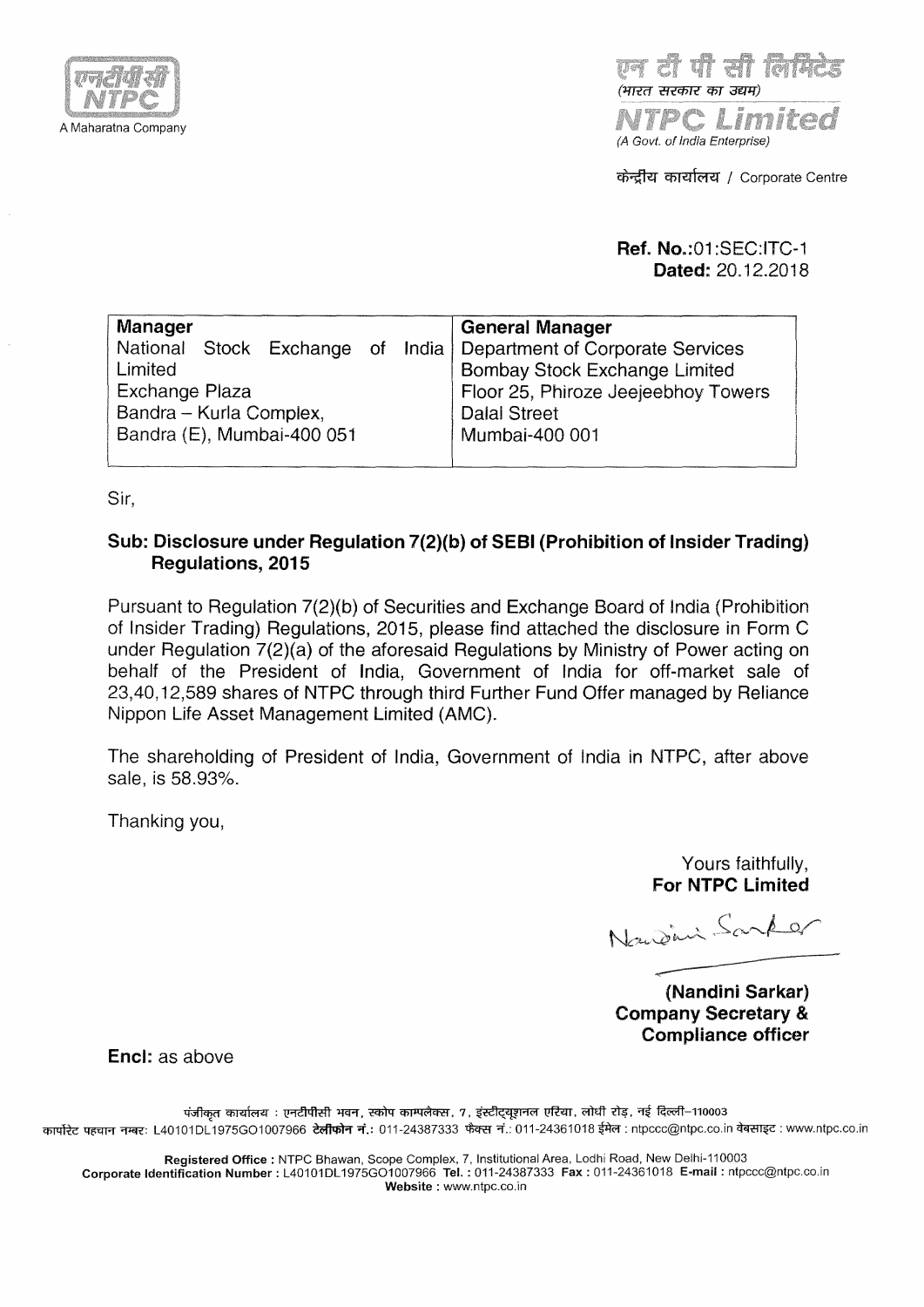भारत *सरकार* विद्युत मंत्रालय<sup>्</sup> .<br>श्रम शक्ति भवन, रफी मार्ग नई दिल्ली-110 001



## **GOVERNMENT OF INDIA MINISTRY OF POWER**

Shram Shakti Bhawan. Rafi Marg, New Delhi-110001 Fax: 2371-7519 Tel.: Date: December 12, 2018

 $\frac{1}{2}$  (RED (

To:

**NTPC Limited**  NTPC Bhawan, Scope Complex, 7 Institutional Area Lodhi Road New Delhi \IO 003, India

(the **"Company")** 

#### **Sub:** Disclosure of acquisition/ disposal of securities under regulation  $7(2)$  of the Securities **and Exchange Board of India (Prohibition of Insider Trading) Regulations, 2015 (the "SF:BI Insider Trading Regulations")**

Dear Sir,

This is with reference to the setting up of the central public sector enterprise exchange traded fund **("CPSE ETF'")** comprising equity shares of central public sector enterprises **("CPSE"),** which was launched as the CPSE ETF mutual fund scheme ("Scheme") in March 2014. The proceeds of the Scheme were utilized for the purchase of the CPSE shares as represented in the constituent companies of the Nifty CPSE Index. The President of India, represented through different departments and ministries of the Government of India, had sold the shares at a discounted rate to the Scheme for the benefit of unit holders of the Scheme and the Scheme had in turn created and allotted units of the Scheme to unit holders of the Scheme.

The Department of Investment and Public Asset Management ("DIPAM"), along with Reliance Nippon Life Asset Management Limited, as the asset management company of the Scheme **("AMC"),**  has formulated a third Further Fund Offer **("FFO 3")** of the Scherne, which has been offered to the public for subscription in accordance with the SEBI (Mutual Funds) Regulations, 1996 and other applicable laws, rules and regulations, as framed from time to time.

In regard to the FFO 3, we wish to inform you that the President of India, acting through the Ministry of Power, Government of India, has sold 234,012,589 equity shares of the Company to the AMC.

As required under Regulation 7(2) of the SEBI Insider Trading Regulations, we enclose with this letter, a disclosure of the above sale of shares in "Form C" (i.e. the relevant format under Regulation 7(2), as notified by SEBI).

This letter is intended for the Company's information and records.

Sincerely,

 $\hat{\mathcal{C}}$ ि(तकनीकी)/DIR $(1)$ **For and on behalf of the President of India**  निर्वासेयोजना)/DIR (Pro. Ministry of Power, Government of India निo(वित्त)/DIR (F) निर्०(प्रचातन)/DIR (O) निर्णयाल्हेंके/DIR (RR) (S. K. Kassi) **RIGHTTO**<br>**INFORMATION** দি $\alpha$ ক্ষিপ্ৰ $\%$ DIR (Com. Director and ণ্ট্ৰতন্নেল্টোত( Encl: a/a खर्जनेव $\langle$  )/ED  $\langle$  ) ·' प्रमुद्य(नि०ऑ०)/Head of (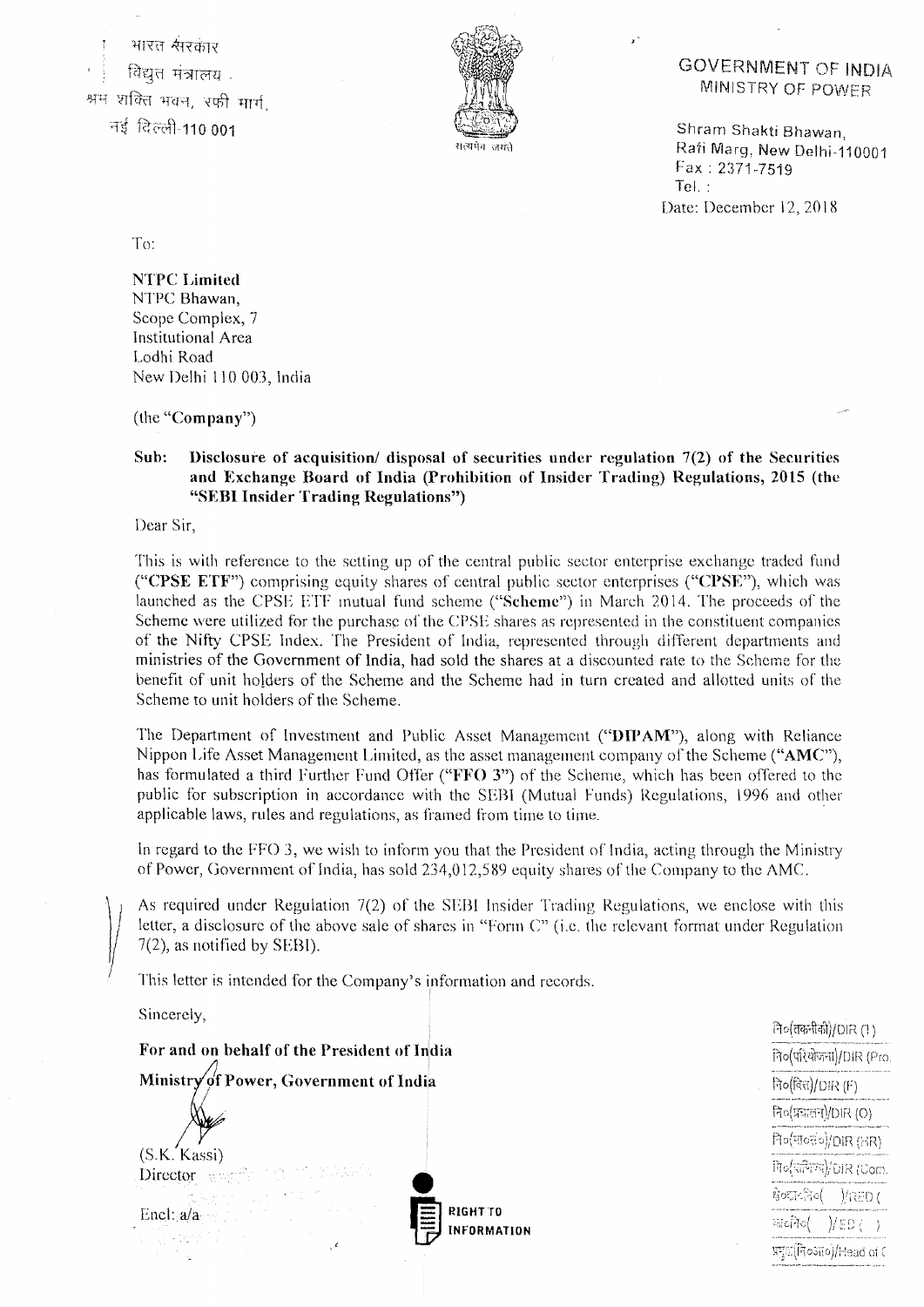## FORM C

i C

## Securities and Exchange Board of India (Prohibition of Insider Trading) Regulations, 2015

#### (Regulation 7 (2) read with regulation  $6(2)$ )

Name of the company: NTPC Limited

ISIN of the company: INE733E01010

Details of change in holding of Securities of Promoter, Employee or Director of a listed company, and other such persons as mentioned in Regulation  $6(2)$ .

| Name, PAN<br>Securities held<br>Cate<br>No.,<br>prior to<br>gory<br>CIN/DIN,<br>acquisition/disp<br>of<br>and address<br>osal<br>pers<br>with contact<br>$\mathbf{on}$<br>(pro<br>nos.<br>mote |                                                                                 |                                                                                         |                                              |                                                                                                       | Securities acquired/disposed |       |                                                                                   |                                                                                                     | Securities held post<br>acquisition /<br>disposal  |      | Date of<br>allotment<br>advice/<br>acquisition of<br>shares/ sale of<br>shares, specify |      | Mode<br>of<br>acquisition<br>(market<br>purchase/<br>public/rights/<br>preferential<br>offer<br>off |
|------------------------------------------------------------------------------------------------------------------------------------------------------------------------------------------------|---------------------------------------------------------------------------------|-----------------------------------------------------------------------------------------|----------------------------------------------|-------------------------------------------------------------------------------------------------------|------------------------------|-------|-----------------------------------------------------------------------------------|-----------------------------------------------------------------------------------------------------|----------------------------------------------------|------|-----------------------------------------------------------------------------------------|------|-----------------------------------------------------------------------------------------------------|
|                                                                                                                                                                                                | rs/<br><b>KM</b><br>P/<br>direc<br>tors/<br>imm<br>ediat<br>e<br>relat<br>ives/ | Type<br>of<br>securi<br>ty (for<br>e.g.<br><b>Share</b><br>s,<br>Warr<br>ants,<br>Conve | No.<br>and $%$<br>of<br>share<br>holdin<br>g | <b>Type</b><br><b>of</b><br>securi<br>ty (for<br>e.g.<br><b>Share</b><br>S,<br>Warr<br>ants,<br>Conve | No.                          | Value | Transac<br>tion<br><b>Type</b><br>(Buy)<br>/Sale<br>Pledge /<br>Revoke<br>Invoke) | Type of<br>security<br>$for$ e.g.<br>Shares,<br>Warrants<br>Converti<br>ble<br>Debentur<br>es etc.) | No. and<br>$\frac{0}{0}$<br>of<br>shareho<br>lding | From | To                                                                                      |      | market/ inter-<br>transfer,<br>se.<br>ESOPs, etc.)                                                  |
|                                                                                                                                                                                                | othe<br>rs.<br>etc.)                                                            | rtible<br>Deben<br>tures<br>etc.)                                                       |                                              | rtible<br>Deben<br>tures<br>etc.)                                                                     |                              |       |                                                                                   |                                                                                                     |                                                    |      |                                                                                         |      |                                                                                                     |
| (1)                                                                                                                                                                                            | (2)                                                                             | (3)                                                                                     | (4)                                          | (5)                                                                                                   | (6)                          | (7)   | (8)                                                                               | (9)                                                                                                 | (10)                                               | (11) | (12)                                                                                    | (13) | (14)                                                                                                |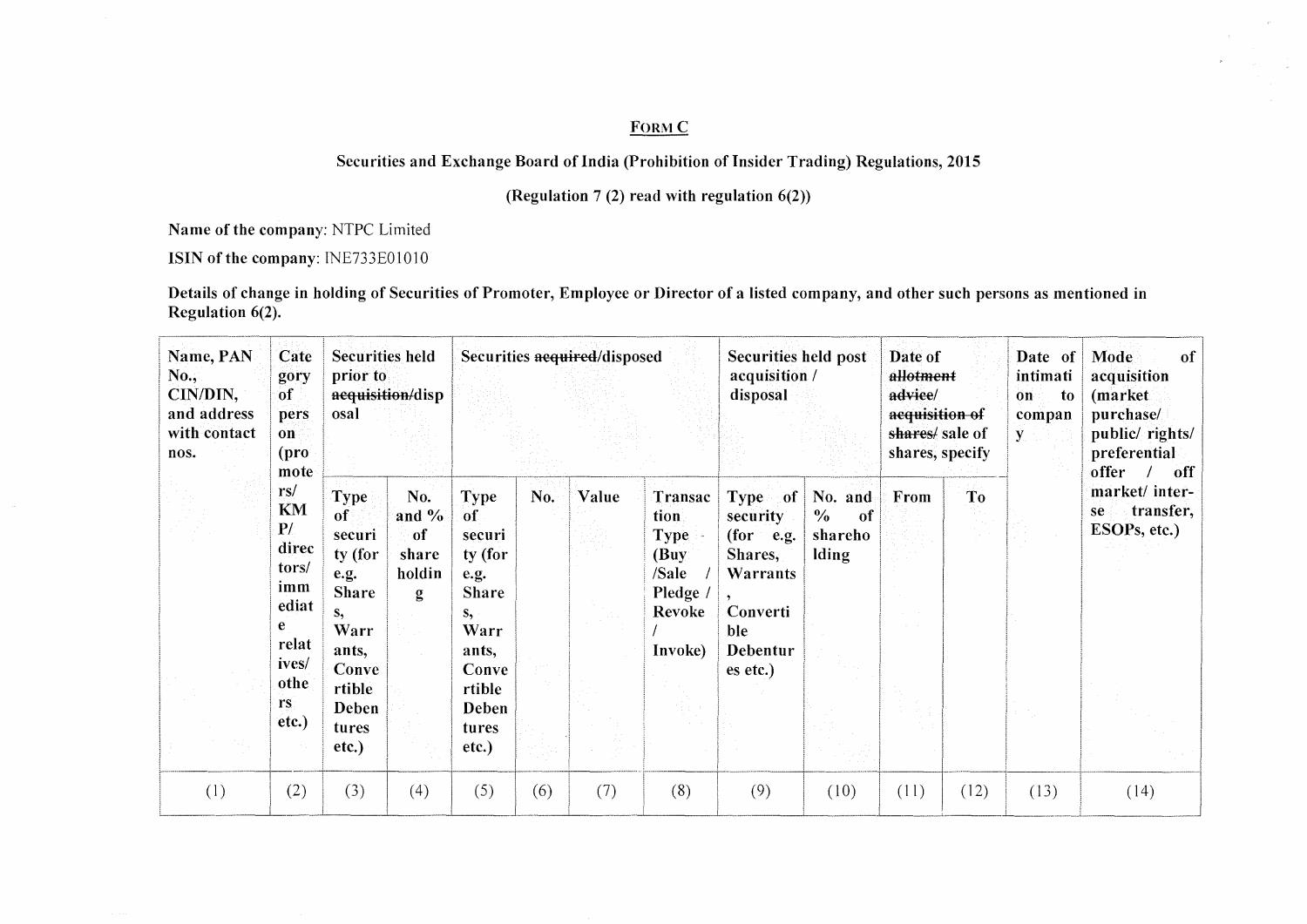| Name: The     | Prom | Equity | 5,09,3        | Equity | 234, | Rs.                        | Sale | Equity | 4,85,92, | Decem  | Decem  | Decemb | Off market     |
|---------------|------|--------|---------------|--------|------|----------------------------|------|--------|----------|--------|--------|--------|----------------|
| President of  | oter | shares | 2,57,6        | shares | 012, | 2,340,12                   |      | Shares | 45,106   | ber 4, | ber 4, | er 6   | sale of shares |
| India (acting |      |        | 95            |        | 589  | 5,890                      |      |        | Equity   | 2018   | 2018   | 2018   |                |
| through the   |      |        | Equity        |        |      | (i.e.,                     |      |        | Shares   |        |        |        |                |
| Ministry of   |      |        | Shares        |        |      | 234,012,                   |      |        |          |        |        |        |                |
| Power)        |      |        |               |        |      | 589                        |      |        | 58,93%   |        |        |        |                |
|               |      |        | 61.77         |        |      | shares                     |      |        |          |        |        |        |                |
| PAN: N/A      |      |        | $\frac{0}{6}$ |        |      | of a face                  |      |        |          |        |        |        |                |
|               |      |        |               |        |      | value of                   |      |        |          |        |        |        |                |
| CIN: N/A      |      |        |               |        |      | Rs. 10                     |      |        |          |        |        |        |                |
|               |      |        |               |        |      | $\text{each}$ <sup>1</sup> |      |        |          |        |        |        |                |
| Address:      |      |        |               |        |      |                            |      |        |          |        |        |        |                |
| Ministry of   |      |        |               |        |      |                            |      |        |          |        |        |        |                |
| Power (acting |      |        |               |        |      |                            |      |        |          |        |        |        |                |
| on behalf of  |      |        |               |        |      |                            |      |        |          |        |        |        |                |
| the President |      |        |               |        |      |                            |      |        |          |        |        |        |                |
| of India),    |      |        |               |        |      |                            |      |        |          |        |        |        |                |
| Shram Shakti  |      |        |               |        |      |                            |      |        |          |        |        |        |                |
| Bhawan        |      |        |               |        |      |                            |      |        |          |        |        |        |                |
| Rafi Marg,    |      |        |               |        |      |                            |      |        |          |        |        |        |                |
| New Delhi     |      |        |               |        |      |                            |      |        |          |        |        |        |                |
| 110 001       |      |        |               |        |      |                            |      |        |          |        |        |        |                |
|               |      |        |               |        |      |                            |      |        |          |        |        |        |                |
| Contact       |      |        |               |        |      |                            |      |        |          |        |        |        |                |
| Number:       |      |        |               |        |      |                            |      |        |          |        |        |        |                |
| 011-2371      |      |        |               |        |      |                            |      |        |          |        |        |        |                |
| 7367          |      |        |               |        |      |                            |      |        |          |        |        |        |                |
|               |      |        |               |        |      |                            |      |        |          |        |        |        |                |

 $\sim$ 

<sup>1</sup>The President of India (aeting through the Ministry of Power, Government of India) raised an aggregate net amount of Rs. 31,799,928,129.89 from the allotment of 234,012,589 equity shares of the Company to the AMC.